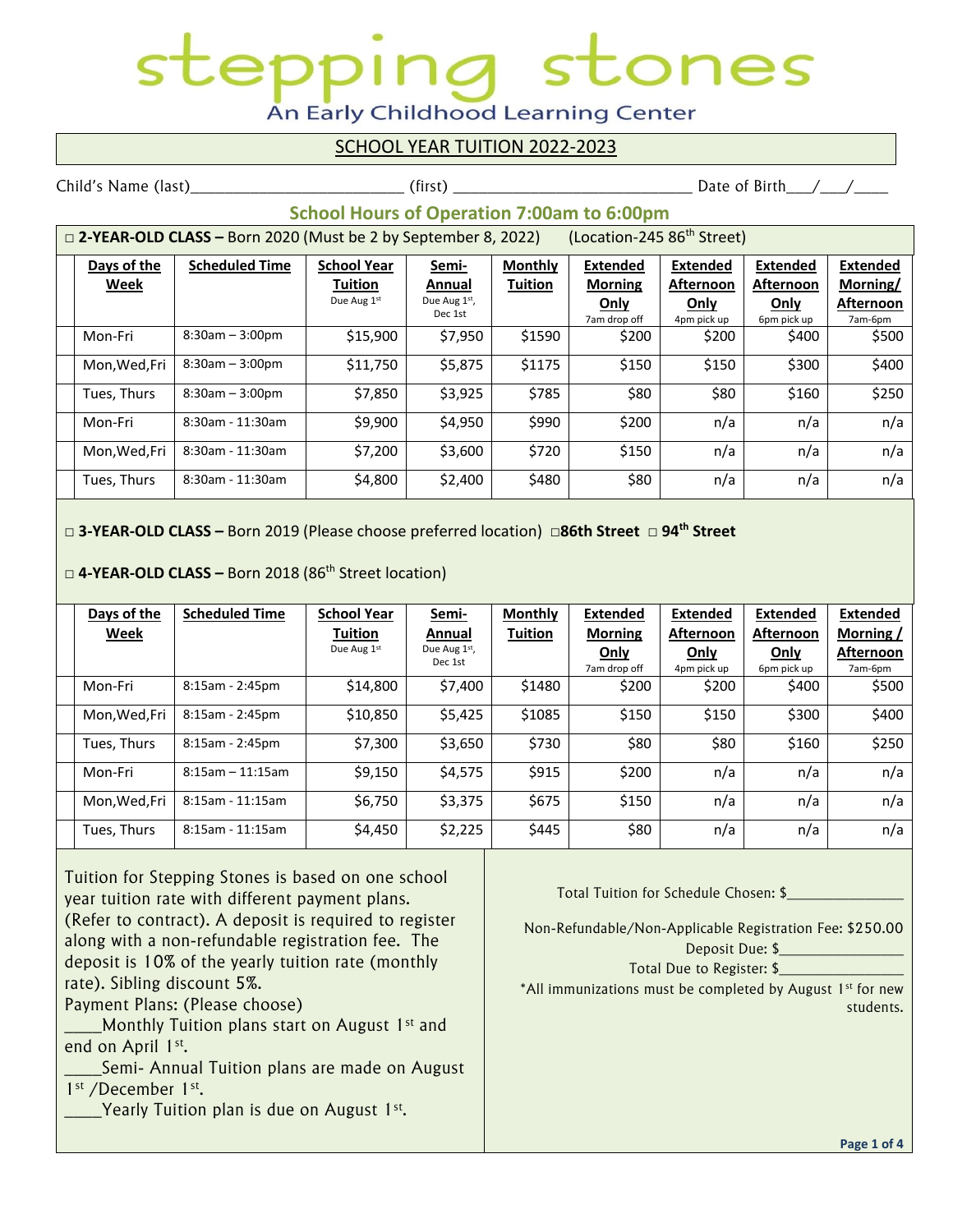### ones epp An Early Childhood Learning Center

#### CHILD INFORMATION FORM

| Child's Name (last): | (first):            | Date of Birth | Male $\Box$ Female $\Box$ |
|----------------------|---------------------|---------------|---------------------------|
| Home Address         | Citv                | State         | Zip Code                  |
| Child lives with:    | Number of Siblings: | Names/Ages:   |                           |

Legal Guardians are □ Unmarried □ Married □ Separated □ Divorced □ Other \_\_\_\_\_\_\_\_\_\_\_\_\_\_

| Parent/Guardian 1 □Mother □Father □Other | Parent/Guardian 2 □Mother □Father □Other |
|------------------------------------------|------------------------------------------|
| First & Last Name                        | First & Last Name                        |
| Address (if different)                   | Address (if different)                   |
| Home Phone #                             | Home Phone #                             |
| Work Phone #                             | Work Phone #                             |
| Mobile Phone #                           | Mobile Phone #                           |
| Email                                    | Email                                    |
| Occupation                               | Occupation                               |
| <b>Employment Address</b>                | <b>Employment Address</b>                |

| <b>ADDITIONAL INFORMATION</b>                                                                       | <b>Primary Emergency Contact (Other than</b> |
|-----------------------------------------------------------------------------------------------------|----------------------------------------------|
|                                                                                                     | <b>Parent/Guardian):</b>                     |
| <b>Child Physician Name/Contact Name:</b>                                                           | First & Last Name:                           |
| Address:                                                                                            | Relationship to child:                       |
| Phone #:                                                                                            | Contact Phone #                              |
| <b>Medical Concerns:</b>                                                                            | First & Last Name:                           |
| Allergies (Explain):                                                                                | Relationship to child:                       |
| Life Threatening Allergies (Explain):                                                               | Contact Phone #                              |
| Epi-Pen $\Box$ Yes $\Box$ No (Must provide an Epi-Pen Form)                                         | First & Last Name:                           |
| Receiving Special Services: □Yes □ No<br>Explain:                                                   | Relationship to child:                       |
| □Speech/Language □Occupational □Physical Therapy □SEIT<br>□Special Instruction For how many months? | Contact Phone #:                             |

| Parent/Guardian Name (Printed): | valc                          |
|---------------------------------|-------------------------------|
| Signature                       | child<br>Relation fo <b>N</b> |

Email[: office@steppingstones86.com,](mailto:office@steppingstones86.com) [steppingstones86@aol.com,](mailto:steppingstones86@aol.com) [missdawn@steppingstones86.com](mailto:missdawn@steppingstones86.com)

**stepping stones nursery school • 245 86th street • brooklyn, new york 11209 • p.718-630-1000 • f.718-630-1446**

**stepping stones –the next step • 9321 ridge boulevard • brooklyn, new york 11209 • p.718-630-1001**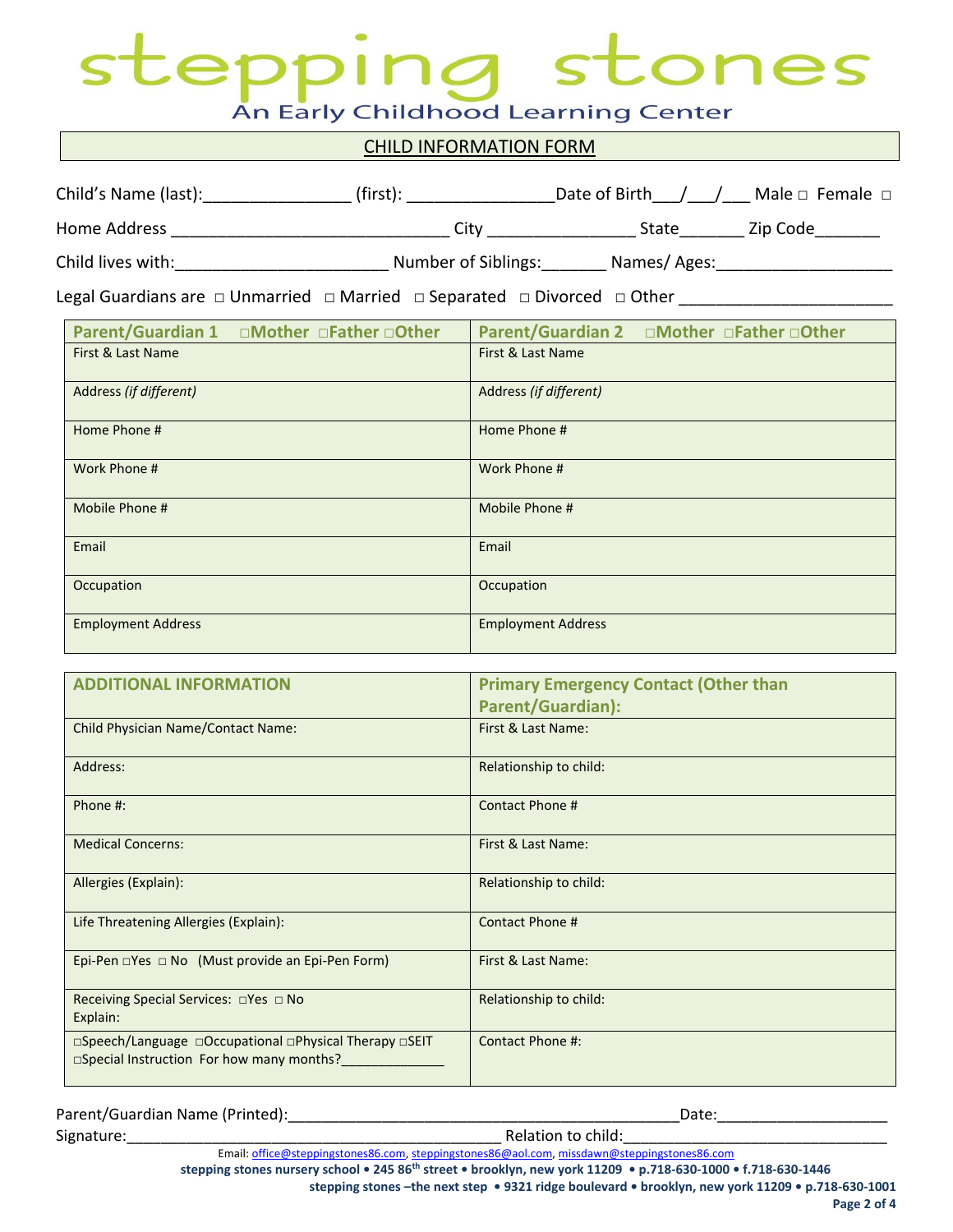# ones An Early Childhood Learning Center

#### SCHOOL YEAR AGREEMENT CONTRACT (September 2022 to June 2023)

| Name of Child $#1$ :                                 | DOB: | Legal Guardian/Parent Name1: |  |  |  |
|------------------------------------------------------|------|------------------------------|--|--|--|
| Name of Child #2:                                    | DOB: | Legal Guardian/Parent Name1: |  |  |  |
| Communication between Parent/Teacher/Stepping Stones |      |                              |  |  |  |

Communication between Parent/Teacher/Stepping Stones

- The Parent acknowledges that they received the current copy of the School Year Policy Book and Covid-19 Guidelines and will comply with all the terms and conditions of the program.
- The parent acknowledges and agrees to notify Stepping Stones if anyone in the household is sick (Covid-19 and non-related Covid-19 sicknesses), has had exposure to anyone diagnosed with Covid-19, and/or has traveled outside of the country.
- The parent acknowledges and agrees that it is their responsibility to follow the state advisory guidelines when traveling outside of country and to inform the school of travel.
- The parent/s acknowledges that despite Stepping Stones' careful attention to clean, disinfect and follow guidelines there is still a chance that your child can be exposed to an illness in school. Although Stepping Stones will follow social distancing guidelines, due to the nature of the classroom size, it is not possible to maintain social distancing between children. The parent/s accepts the risk and releases Stepping Stones of all liabilities that pertain to sicknesses. (refer to Stepping Stones Covid-19 Guidelines for more information)

Program Fees/Withdrawals:

- FOR CHILDREN BORN 2020- At the signing of this contract, the parents agree to pay an initial registration fee and security deposit per child. Registration fees are non-refundable and are not applied to tuition. The security deposit is considered a portion of your yearly tuition (10%) which will be assessed to be returned/applied in the event of withdrawing before the end of the school year. Both the registration fee and security deposit are due upon registration to hold your child's placement in the program. Tuition for Stepping Stones is based on one school year tuition rate with different payment plans. In choosing the monthly payment plan, monthly payments begin on August 1<sup>st</sup> and your last payment will be April 1st. All monthly tuition payments are due before the 5<sup>th</sup> of every month. A late fee of \$20 per day will be charged after the 5th. For termination of enrollment or request to leave the program before the end of the school year in June 2023, your security deposit will be applied to that current month. Your child's placement will then be considered terminated. Semi-Annual Payments are made on August 1<sup>st</sup> and December 1<sup>st</sup>. Yearly Tuition Payment is due August 1<sup>st</sup>.
- FOR CHILDREN BORN 2019 and 2018- At the signing of this contract, the parents agree to pay an initial registration fee. Registration fees for this age group will hold your child's placement in our program. If Stepping Stones is contracted for UP3 and UPK for the September 2022 to June 2023 school year, your registration fee will be refunded. We will not know until late spring/early summer if Stepping Stones is awarded. You will have to select Stepping Stones or Stepping Stones -The Next Step on your UP3 and UPK application. If Stepping Stones is not awarded the contract, your registration fee will be applied to Stepping Stones as per the guidelines above for 2020 children.
- A sibling discount of 5% will be deducted from the tuition of equal or lesser value.
- School Year Tuition will not be affected due to the following absences/closures but not limited to; (related or non-related to Covid-19), any illnesses, late arrival, late registration, vacations, withdrawal from the program, mandatory government agency shutdown, quarantines, Department of Health closures, inclement weather, natural disasters and/or any emergency school closures once school has begun. (More information in the School Year Policy Book.)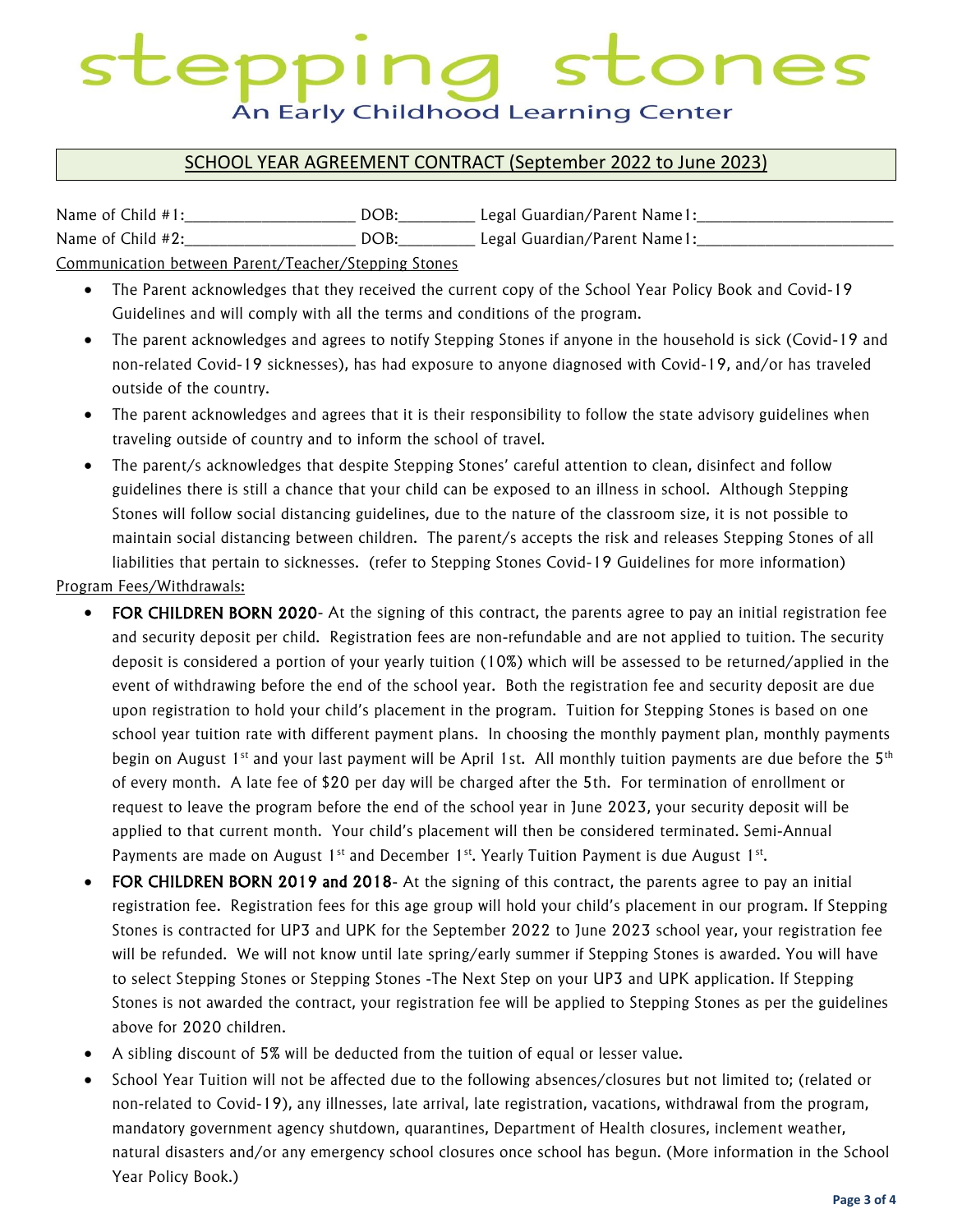#### SCHOOL YEAR AGREEMENT CONTRACT (September 2022 to June 2023)

| Name of Child $#1$ : | DOB: |
|----------------------|------|
| Name of Child #2:    | DOB: |
| Name of Child #2:    | DOB: |

Program Fees/Withdrawals continued:

- If you would like to change your child's school year schedule you may be permitted to do so if there is space available in that program. Policies and refunds will not be changed if there is no availability.
- The parent understands that Stepping Stones and Stepping Stones The Next Step may terminate any child's enrollment for any reason but not limited to incomplete immunization compliance, past due tuition payments, and/or behaviors that may pose a threat to the well-being of any children, staff, etc.

#### **Accepted Payment Method Terms and Policy**

- Check, Cash, Money Order, ACH (Automatic Deduction from bank), Brightwheel app (Includes Master Card, Visa and Debit options).
- Returned Check or non-payment due to insufficient funds will incur a charge of \$30. Nonpayment of returned funds may result in the removal of child(ren) from Stepping Stones and the pursuit of legal remedies for unpaid balances.

#### Medical Release:

- The parent/s understand that the child must be fully immunized with a completed yearly physical examination form to attend Stepping Stones according to the Department of Health mandated immunizations.
- The parent/s of the above-named child, do hereby authorize and consent the directors, teachers and employees of Stepping Stones to contact the persons named on this form, and do authorize the named physician or his/her associates to render such treatment as may be deemed necessary in an emergency medical treatment for the health of my child.
- The parent/s understand that every effort will be made to notify me immediately in case of such an emergency. In the event the parents or other persons named on this form cannot be reached, the parent consents the directors, and/or teachers and employees are hereby authorized to take whatever action is deemed necessary in the judgment for the health of my child. The parent agrees to be completely responsible for all medical expenses, payments of debts, or bills incurred with the injury or any illness of my child.

\*\*\*\*The Parent has read the School Year Policy Book and current Covid-19 Guidelines and herein agrees to abide and comply by all the policies and procedures contained in both books.

THE UNDERSIGNED HAVE READ AND UNDERSTAND THIS AGREEMENT, and by signing this Agreement, all parties agree to all of the above terms, conditions and policies, including financial responsibilities for child care provided.

| Legal Guardian/Parent Name:(print) | Signature                        |
|------------------------------------|----------------------------------|
| Legal Guardian/Parent Name:(print) | Signature                        |
|                                    | Date:                            |
|                                    | $\pi$ $\wedge$ $\qquad$ $\cdots$ |

 *The Office at Stepping Stones* Email[: office@steppingstones86.com,](mailto:office@steppingstones86.com) [steppingstones86@aol.com,](mailto:steppingstones86@aol.com) [missdawn@steppingstones86.com](mailto:missdawn@steppingstones86.com)

- **stepping stones nursery school 245 86th street brooklyn, new york 11209 p.718-630-1000 f.718-630-1446**
	- **stepping stones –the next step 9321 ridge boulevard brooklyn, new york 11209 p.718-630-1001**

**Page 4 of 4**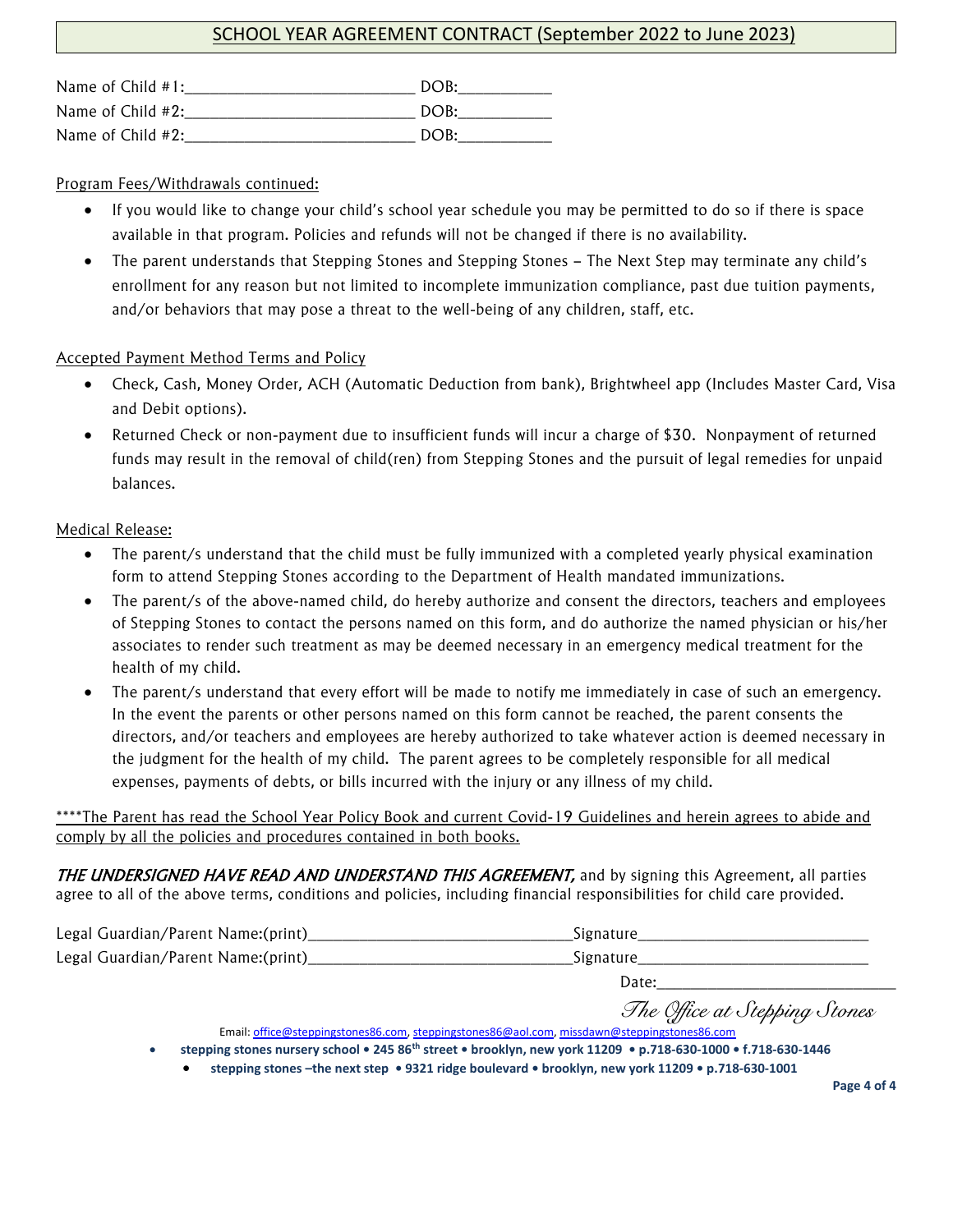# stepping stones An Early Childhood Learning Center

### PARENT CHECK OFF LIST OF FORMS to SUBMIT TO OFFICE

Child's Name:

| <b>Parent Directory</b><br>If you would like to be added to our parent directory for<br>your child's class, please fill out only the information you<br>would like to share:<br>Parent/Guardian 1:                                                                                                                                                                                                                      | Payment Plan<br>I have chosen to pay<br><b>Yearly</b><br>Semi-Annual<br>_Monthly<br>Deposit made today in the amount of<br>s                                                                                                                                                                                                                         |
|-------------------------------------------------------------------------------------------------------------------------------------------------------------------------------------------------------------------------------------------------------------------------------------------------------------------------------------------------------------------------------------------------------------------------|------------------------------------------------------------------------------------------------------------------------------------------------------------------------------------------------------------------------------------------------------------------------------------------------------------------------------------------------------|
| Parent/Guardian 2;                                                                                                                                                                                                                                                                                                                                                                                                      | My method of payment will be<br>check<br>money order<br>_ACH (automatic withdrawal from bank account-<br>no additional fees)<br>Brightwheel (processing fees may apply)                                                                                                                                                                              |
| <b>Clerical Form Check List</b><br><b>School Year Tuition Form</b><br><b>Child Information Form</b><br><b>School Year Contract Agreement</b><br><b>COVID-19 Attestation Form</b><br><b>Authorized Escort Form</b><br>Photo Release Form<br>Park Permission/Walk Permission Form<br>Daycare 318 Form (signed by parent-does not<br>need notary)<br>ACH Form if choosing automatic bank<br>withdrawal for tuition payment | Please Initial<br>I have read the School Year Policy Book<br>I have read the COVID-19 Guidelines<br>I will wait for the Brightwheel App invitation<br>and download it when notified<br>Please let us know if you would like to share any talents<br>with your child's class and/or how you would like to be<br>involved in any classroom activities? |
| <b>Health Form Check List</b><br>Child & Adolescent Health Examination Form<br>Completed by Physician and up to date (expires one year<br>from date exam). Must list all immunizations.<br>Catch up documentation from physician if<br>needed<br>Food Allergy Plan<br>Epi-pen Administration Permission Form<br>Asthma Plan Form                                                                                        |                                                                                                                                                                                                                                                                                                                                                      |